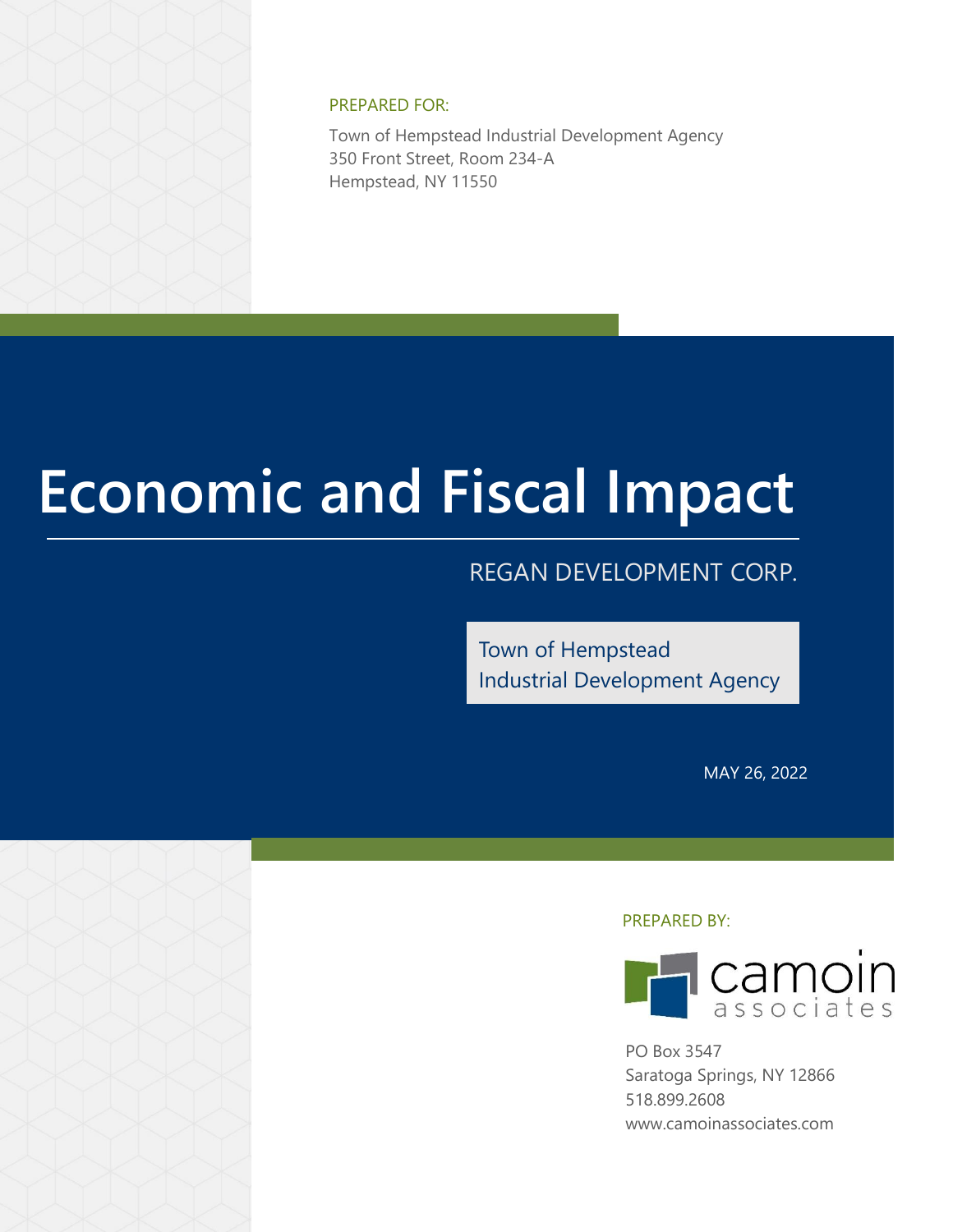## ABOUT CAMOIN ASSOCIATES

Camoin Associates has provided economic development consulting services to municipalities, economic development agencies, and private enterprises since 1999. Through the services offered, Camoin Associates has had the opportunity to serve EDOs and local and state governments from Maine to California; corporations and organizations that include Lowes Home Improvement, FedEx, Amazon, Volvo (Nova Bus) and the New York Islanders; as well as private developers proposing projects in excess of \$6 billion. Our reputation for detailed, place-specific, and accurate analysis has led to projects in 43 states and garnered attention from national media outlets including Marketplace (NPR), Crain's New York Business, Forbes magazine, The New York Times, and The Wall Street Journal. Additionally, our marketing strategies have helped our clients gain both national and local media coverage for their projects in order to build public support and leverage additional funding. We are based in Saratoga Springs, NY, with regional offices in Portland, ME; Boston, MA; Richmond, VA and Brattleboro, VT. To learn more about our experience and projects in all of our service lines, please visit our website at **[www.camoinassociates.com](http://www.camoinassociates.com/)**. You can also find us on Twitte[r](https://twitter.com/CamoinAssociate) **[@camoinassociate](https://twitter.com/CamoinAssociate)** and on **[Facebook](https://www.facebook.com/camoinassociates)**.

## **THE PROJECT TEAM**

Rachel Selsky *Vice President*

Jessica Tagliafierro *Senior Analyst*

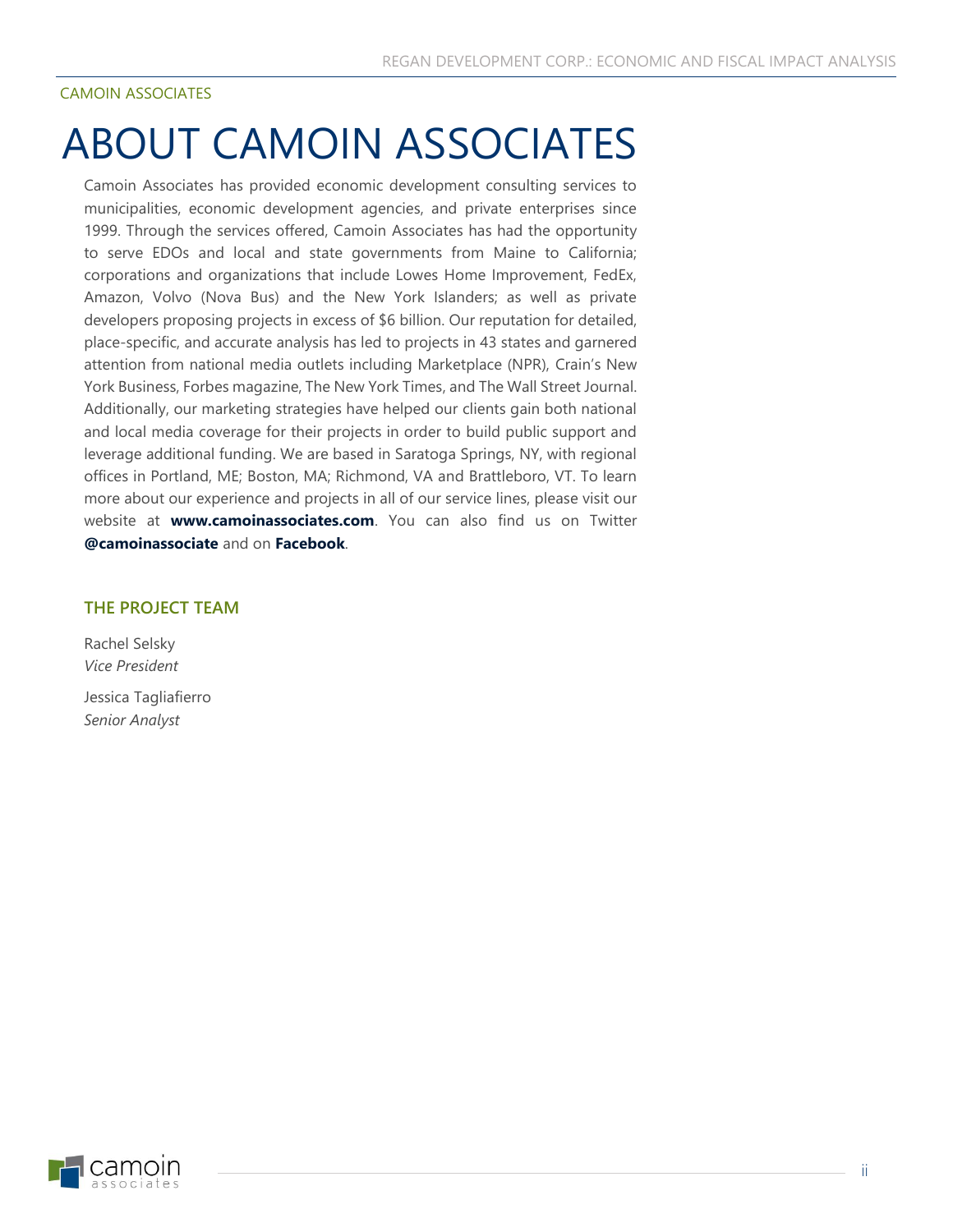## ABOUT THE STUDY

Camoin Associates was retained by the Town of Hempstead Industrial Development Agency to measure the potential economic and fiscal impacts of a project proposed by Regan Development Corp. The proposed project involves construction of 31 units for affordable housing at 206 Smith Street, Freeport, New York 11520. The goal of this analysis is to provide a complete assessment of the total economic, employment and tax impact of the project on the Town of Hempstead that result from the new household spending and on-site operations.

The primary tool used in this analysis is the input-output model developed by Economic Modeling Specialists Intl. (Emsi). Primary data used in this study was obtained from the developer's application for financial assistance to the Town of Hempstead Industrial Development Agency and included the following data points: on-site jobs, exemptions, and PILOT schedule. Secondary data was collected by Camoin Associates and used to estimate spending by new households.

The economic impacts are presented in four categories: direct impact, indirect impact, induced impact, and total impact. The indirect and induced impacts are commonly referred to as the "multiplier effect." Note that previous impact reports commissioned by the Town of Hempstead Industrial Development Agency were

presented in only three categories: direct impact, indirect impact, and total impact. Prior to 2020, Camoin Associates included both the indirect and induced impacts in the "indirect impact" category. Beginning in 2020, the indirect and induced impacts will be reported separately to allow for more accurate interpretation of results.

## DIRECT IMPACTS

*This initial round of impacts is generated as a result of spending on operations and new household spending at town businesses.* 

## INDIRECT IMPACTS

*The direct impacts have ripple effects through business to business spending. This spending results from the increase in demand for goods and services in industry sectors that supply both the facility and the businesses receiving the new household spending.*

## STUDY INFORMATION

**Data Source: Regan Development Corp Application for Assistance and the Town of Hempstead Industrial Development Agency**

> **Geography: Town of Hempstead**

**Study Period: 2021**

**Modeling Tool: Emsi**

## INDUCED IMPACTS

*Impacts that result from spending by facility employees, employees of town businesses, and employees of suppliers. Earnings of these employees enter the economy as employees spend their paychecks in the town on food, clothing, and other goods and services.*

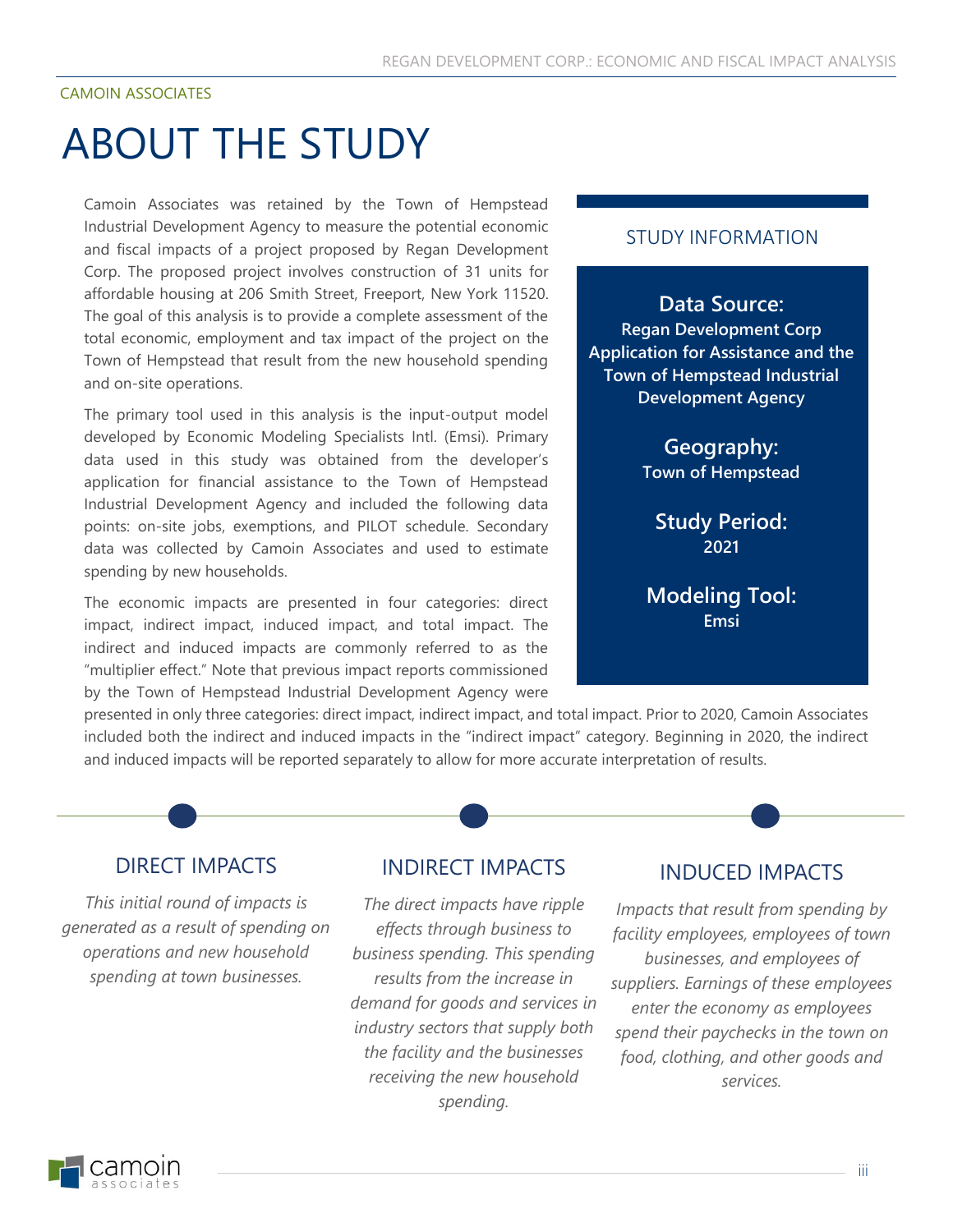# **CONTENTS**

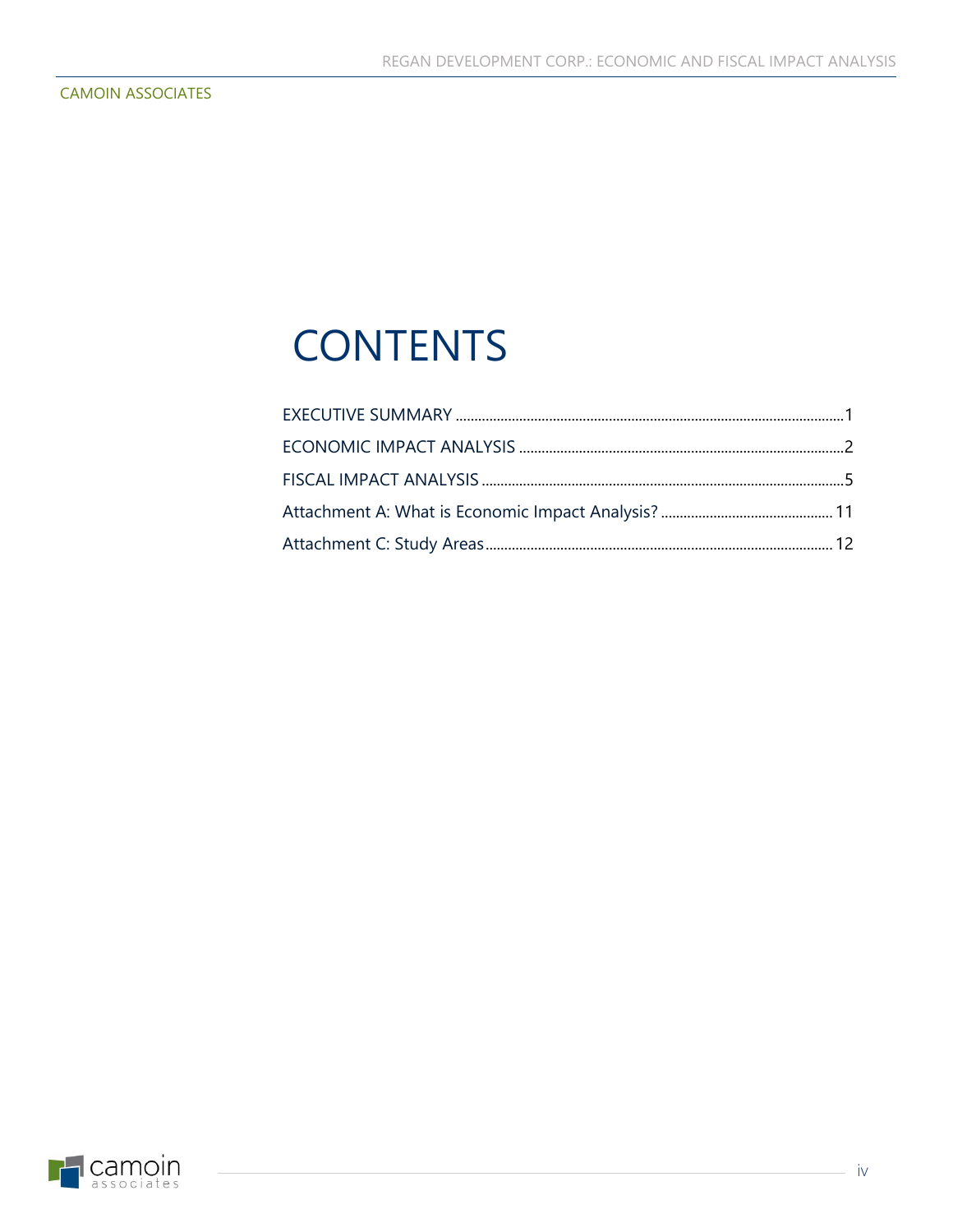*This page intentionally left blank.*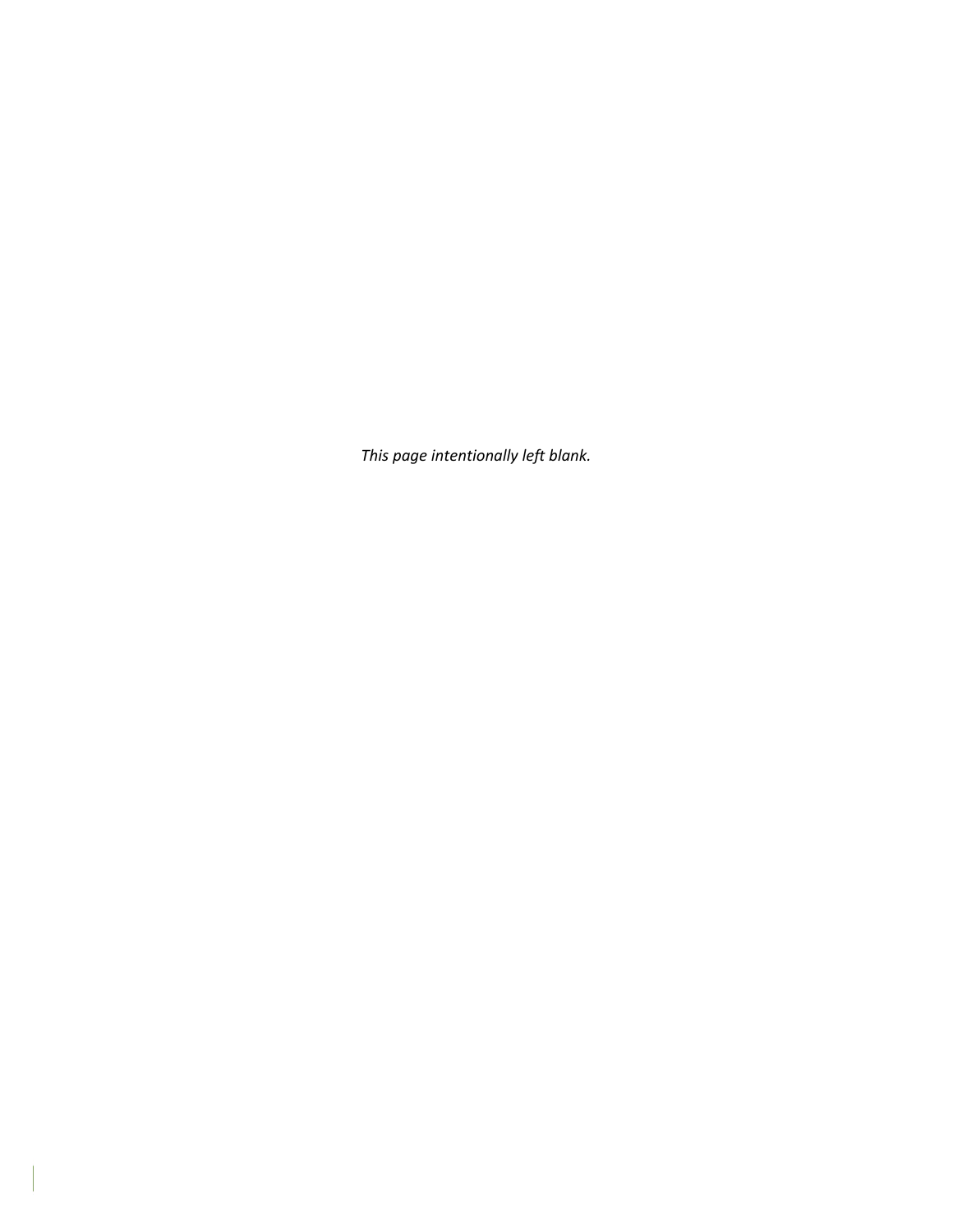## EXECUTIVE SUMMARY

The Town of Hempstead Industrial Development Agency (the "Agency") received an application for financial assistance from Regan Development Corp., LLC (the "Applicant") for the construction of 31 apartment units (the "Project") at 206 Smith Street, Freeport, NY 11520 (the "Site"). The development will consist of 31 affordable units (for residents earning 50% to 60% area median income), including one studio unit, 28 1-bedroom units, and 2 2 bedroom units. The Applicant is seeking a sales tax exemption, mortgage recording tax exemption, and a 30-year PILOT agreement (20 year PILOT with 10 year optional extension if within compliance) from the Agency. The Agency commissioned Camoin Associates to conduct an economic and limited fiscal impact analysis of the Project on the Town of Hempstead (the "Town").

Camoin Associates conducted a market analysis and determined that 98% of the units (or 30 units) would be considered as providing "net new" households to the town as they allow households to exist in the town that would otherwise locate elsewhere. We then computed the total spending associated with these households to derive job creation resulting from the Project. The following is a summary of our findings from this study, with details below and in the following sections.

| Table 1                              |    |         |  |  |
|--------------------------------------|----|---------|--|--|
| <b>Summary of Benefits</b>           |    |         |  |  |
| Total Jobs                           |    | 11      |  |  |
| Direct Jobs                          |    | 8       |  |  |
| <b>Total Earnings</b>                | \$ | 495,439 |  |  |
| <b>Direct Earnings</b>               | S  | 318,403 |  |  |
| Annual Sales Tax Revenue             | \$ | 1,098   |  |  |
| Average Annual PILOT Payment         | S  | 56,434  |  |  |
| Average Annual PILOT Payment to Town | \$ | 1,129   |  |  |
| Average Annual PILOT Benefit         | \$ | 56,434  |  |  |
| Average Annual PILOT Benefit to Town | \$ | 1,129   |  |  |

- The Project supports 11 net new jobs in the town, with over \$495,000 in associated earnings. These figures include net new jobs resulting from both maintenance and operation of the facility as well as economic activity that results from new household spending.
- The Applicant has negotiated terms of a proposed 30-year PILOT agreement with the Agency, where the applicant would pay an average of \$56,434 each year, of which \$1,129 will be allocated to the Town. Since the property is currently tax exempt, the PILOT represents an average annual benefit to the Town of \$1,129.
- Through negotiations with the Agency the Applicant could have access to a sales tax exemption valued at up to \$394,594 and a mortgage recording tax exemption valued at up to \$87,863. However, if we assume that the Project would not occur absent IDA benefits, this is not actually a "cost" to the state and county since no future revenue stream would exist without the exemptions.

| Table 2                                           |  |                         |  |  |  |  |
|---------------------------------------------------|--|-------------------------|--|--|--|--|
| <b>Summary of Costs to Affected Jurisdictions</b> |  |                         |  |  |  |  |
|                                                   |  | <b>State and County</b> |  |  |  |  |
| Sales Tax Exemption                               |  | 394,594                 |  |  |  |  |
| Mortgage Tax Exemption                            |  | 87,863                  |  |  |  |  |
|                                                   |  |                         |  |  |  |  |

Source: Applicant, Camoin Associates

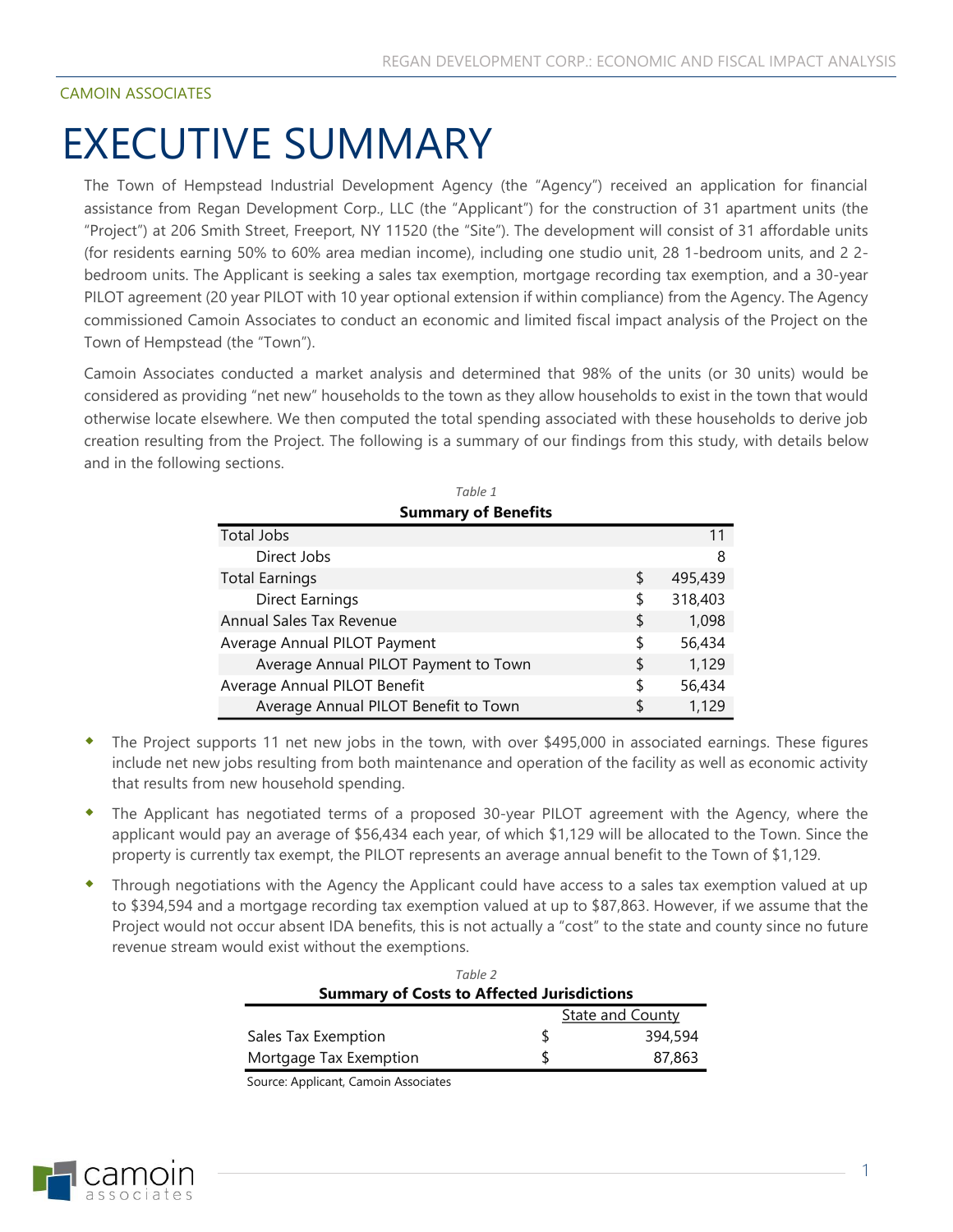## ECONOMIC IMPACT ANALYSIS

The estimates of direct economic activity generated by facility operation and new resident spending as provided by the Applicant were used as the direct inputs for the economic impact model. Camoin Associates uses the inputoutput model designed by Economic Modeling Specialists, International (Emsi) to calculate total economic impacts. Emsi allows the analyst to input the amount of new direct economic activity (spending or jobs) occurring within the town and uses the direct inputs to estimate the spillover effects that the net new spending or jobs have as these new dollars circulate through the Town of Hempstead's economy. This is captured in the indirect and induced impacts and is commonly referred to as the "multiplier effect." See Attachment A for more information on economic impact analysis.

The Project would have economic impacts upon the Town of Hempstead as a result of Project operation, new permanent jobs, and spending by new tenant households.

## **IMPACTS OF NEW HOUSEHOLD SPENDING**

To determine the annual economic impact of the Project on the town, the first step is to calculate the number of households that can be considered "net new" to the town economy. In other words, the number of households that, but for the Project, would not exist in the Town of Hempstead. With respect to this Project, net new households consist of those who are able to live in the jurisdictions as a result of the Project and would otherwise choose to live elsewhere. See Attachment B for more information on this methodology.

<span id="page-6-0"></span>The Applicant proposes to construct 31 units, all targeted to households earning up to between 50% and 60%. Camoin Associates conducted a rental demand analysis for the Project site and found that 98% of the units, or 30 units, are net new to the town [\(Table 3\)](#page-6-0). This is based on a review of the data and an understanding of the proposed Project as detailed above.

| Table 3                   |    |     |                                                     |  |  |  |  |  |
|---------------------------|----|-----|-----------------------------------------------------|--|--|--|--|--|
| <b>Net New Households</b> |    |     |                                                     |  |  |  |  |  |
|                           |    |     | Total Households Percent Net New Net New Households |  |  |  |  |  |
| Affordable                | 31 | 98% | 30                                                  |  |  |  |  |  |
| Total                     | 31 | 98% | 30                                                  |  |  |  |  |  |
|                           |    |     |                                                     |  |  |  |  |  |

Source: Esri, Camoin Associates

#### **SPENDING BY NEW TENANTS**

These residents make purchases in the town, thereby adding new dollars to the Town of Hempstead's economy. For this analysis, we researched spending patterns by household income to determine the spending by affordable-rate and market-rate tenants.

The 30 net new affordable units will be available to households earning up to between 50% 60% of Nassau County area median income (AMI).<sup>1</sup> We assume an average household size of 2 persons given the type of development and units. The 60% AMI income for a 2-person occupancy is \$60,750<sup>2</sup>. Therefore, we will consider spending for tenants to be in the \$50,000 to \$69,999 spending basket, per the Bureau of Labor Statistics' 2019 Consumer Expenditure Survey.

<sup>&</sup>lt;sup>2</sup> According to HUD's 2020-2021 income limits for the Nassau-Suffolk region.



 $1$  According to the Applicant.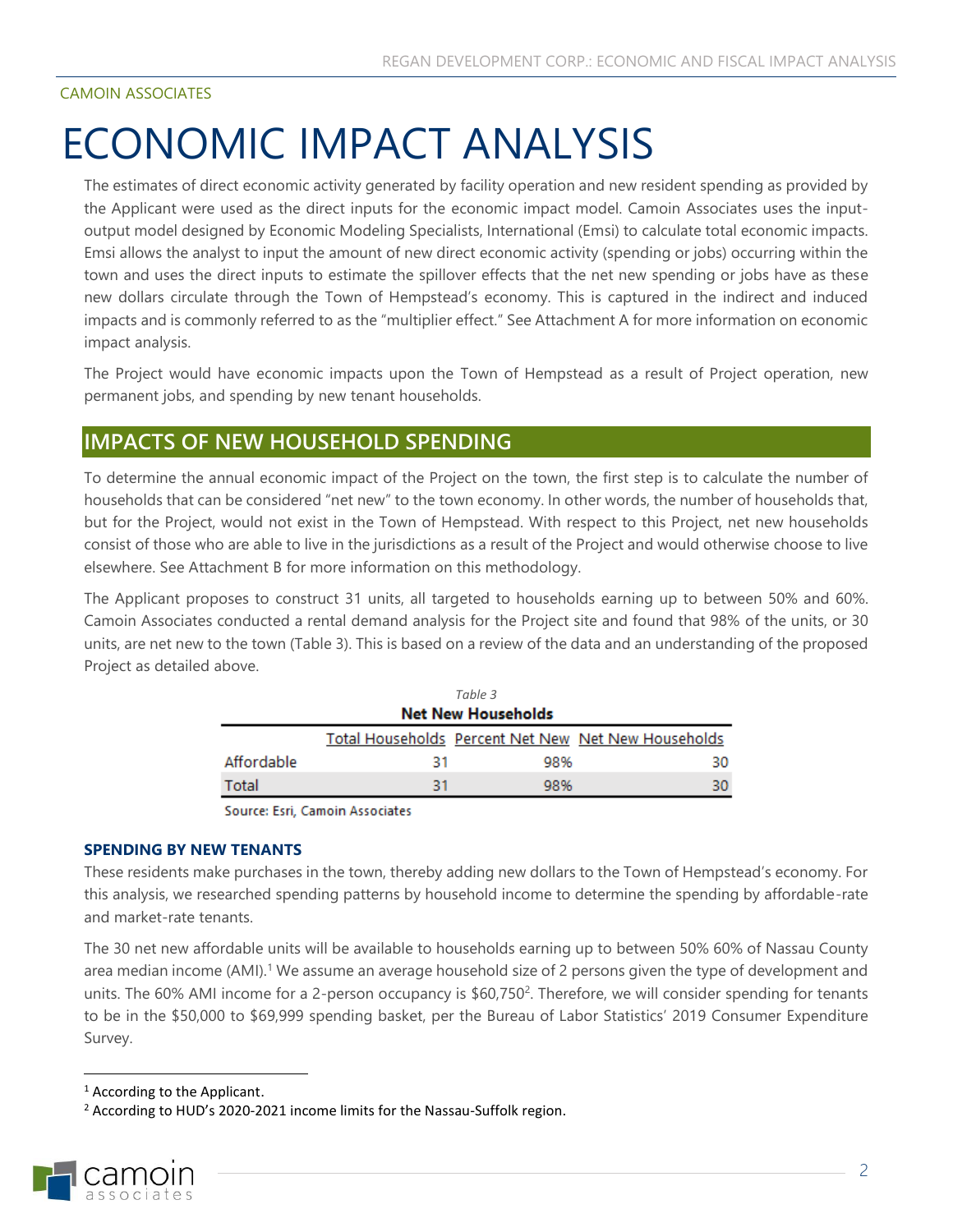Using a spending basket for the region which details household spending in individual consumer categories by income level, we analyzed likely tenant spending. According to the 2019 Consumer Expenditure Survey, households in affordable units have annual expenditures (excluding housing and utility costs) of \$28,738.

It is assumed that 70%<sup>3</sup> of total expenditures would occur within the Town of Hempstead and, therefore, have an impact on the town's economy. The total net new spending columns show the total amount spent in the town and the village, respectively, based on the number of net new units.

| Table 4<br>Tenant Spending Basket                                                              |   |                                              |     |            |     |         |  |  |  |  |  |                                  |  |                                                             |
|------------------------------------------------------------------------------------------------|---|----------------------------------------------|-----|------------|-----|---------|--|--|--|--|--|----------------------------------|--|-------------------------------------------------------------|
| Affordable Units for Tenants Earning 50-60% AMI (\$50,000 to \$69,999 Annual Household Income) |   |                                              |     |            |     |         |  |  |  |  |  |                                  |  |                                                             |
| Category                                                                                       |   | Annual per Unit<br>Spending<br><b>Basket</b> |     |            |     |         |  |  |  |  |  | Amount<br>Spent in<br>Town (70%) |  | <b>Total Net New Town</b><br>Spending (30 net<br>new units) |
| Food                                                                                           | s | 7,922 S                                      |     | 5,545S     |     | 166,362 |  |  |  |  |  |                                  |  |                                                             |
| Household furnishings and equipment                                                            | s | $3,152$ \$                                   |     | $2,206$ \$ |     | 66,192  |  |  |  |  |  |                                  |  |                                                             |
| <b>Apparel and services</b>                                                                    | s | 2,886 \$                                     |     | 2,020 S    |     | 60,606  |  |  |  |  |  |                                  |  |                                                             |
| Transportation                                                                                 | s | 8,972 S                                      |     | 6,280      | - s | 188,412 |  |  |  |  |  |                                  |  |                                                             |
| <b>Health care</b>                                                                             | s | 740 S                                        |     | 518 S      |     | 15,540  |  |  |  |  |  |                                  |  |                                                             |
| Entertainment                                                                                  | s | 2,204                                        | - S | 1,543S     |     | 46,284  |  |  |  |  |  |                                  |  |                                                             |
| Personal care products and services                                                            | S | 732 S                                        |     | 512 S      |     | 15,372  |  |  |  |  |  |                                  |  |                                                             |
| <b>Education</b>                                                                               | s | $1,014$ S                                    |     | 710 S      |     | 21,294  |  |  |  |  |  |                                  |  |                                                             |
| Miscellaneous                                                                                  |   | $1,116$ S                                    |     | 781        | -S  | 23,436  |  |  |  |  |  |                                  |  |                                                             |
| <b>Total Tenant Spending</b>                                                                   |   | 28,738                                       |     | 20,117     | s   | 603,498 |  |  |  |  |  |                                  |  |                                                             |

Source: 2019 Consumer Expenditure Survey, Bureau of Labor Statistics

The total net new spending in the town and the village was calculated by multiplying the amount spent in each region by the number of net new units. As shown in the table above, spending in the town by all new households totals \$603,498 per year. We used the above spending basket amounts to calculate the direct, indirect, and total impact of the Project on the town.

<span id="page-7-0"></span>Using \$603,498 as the new sales input, Camoin Associates employed Emsi to determine the indirect, induced, and total impact of the Project on the Town of Hempstead. <sup>4</sup> [Table 5](#page-7-0) outlines the findings of this analysis.

*Table 5*

| <b>Economic Impact - Household Spending</b> |             |  |                 |      |         |  |  |  |
|---------------------------------------------|-------------|--|-----------------|------|---------|--|--|--|
|                                             | <u>Jobs</u> |  | <b>Earnings</b> |      | Sales   |  |  |  |
| Direct                                      | 6           |  | 217,122 \$      |      | 603,498 |  |  |  |
| Indirect                                    |             |  | 52,373          | - \$ | 139,540 |  |  |  |
| Induced                                     |             |  | 53,547          |      | 132,734 |  |  |  |
| Total                                       |             |  | 323,042         |      | 875,771 |  |  |  |

Source: Emsi, Camoin Associates

<sup>4</sup> Analysis uses the 33 zip codes that are predominantly located within the Town of Hempstead (see Attachment C).



<sup>&</sup>lt;sup>3</sup> Based on an analysis of goods and services available within the town, using Esri Business Analyst. Every category of retail exists within the Town, but some portion of the retail expenditure occurs outside the Town limits.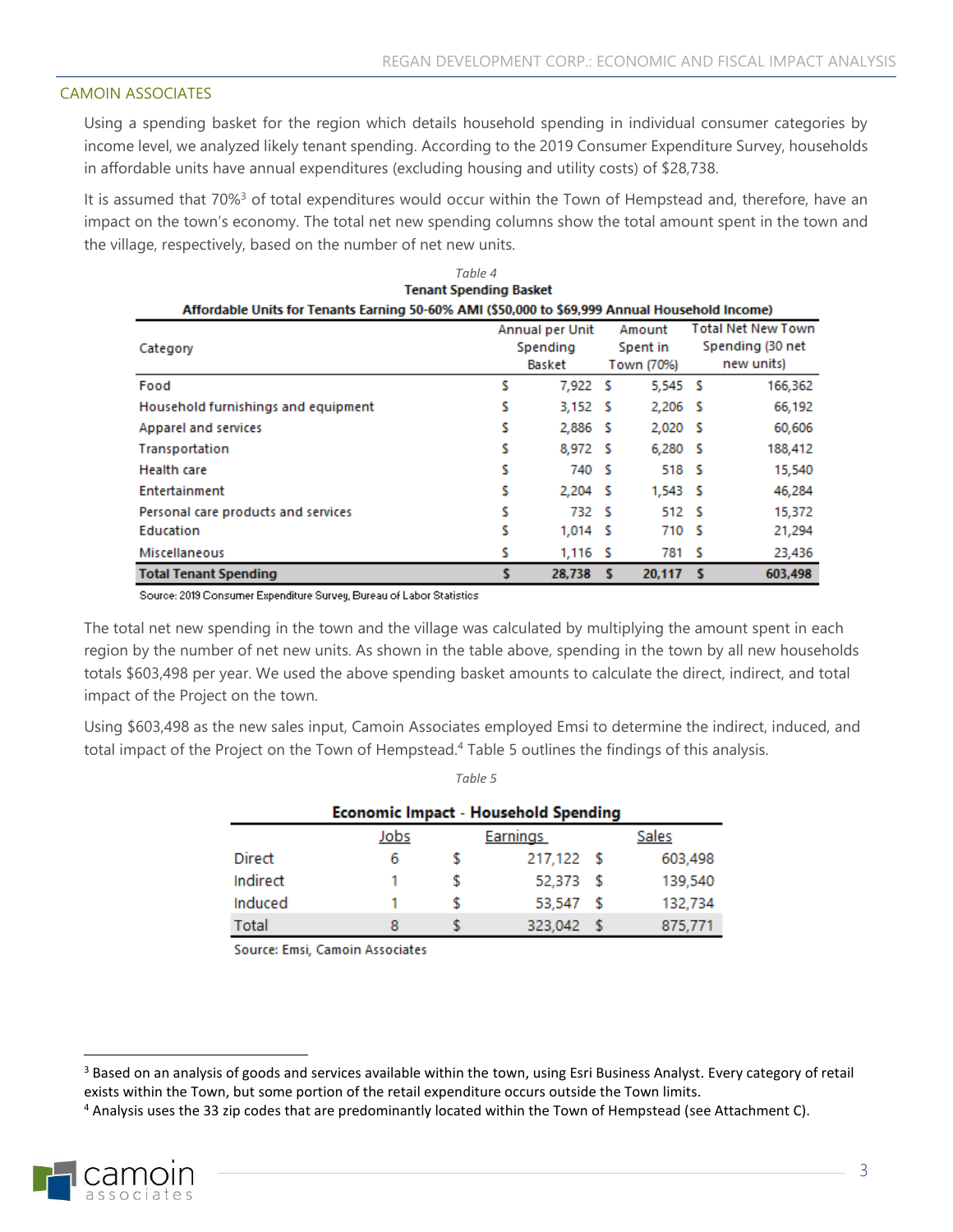## **IMPACTS OF ON-SITE EMPLOYMENT**

<span id="page-8-0"></span>The Applicant anticipates that 2 jobs (1 full time and 1 part time) will be on-site within two years following Project completion. Since 98% of the housing units are considered net new to the town and village, 98% of the jobs, or 2 jobs (due to rounding), are considered to be net new. The table below detail the impact that these 2 jobs will have on the Town of Hempstead [\(Table 6\)](#page-8-0).

*Table 6*

| <b>Economic Impact - On-Site Operations</b> |             |    |                 |      |         |  |  |
|---------------------------------------------|-------------|----|-----------------|------|---------|--|--|
|                                             | <u>Jobs</u> |    | <b>Earnings</b> |      | Sales   |  |  |
| Direct                                      |             | \$ | 101,281         |      | 338,430 |  |  |
| Indirect                                    |             |    | 50,658          | - \$ | 132,209 |  |  |
| Induced                                     | O           | S  | 20,457          |      | 50,812  |  |  |
| Total                                       | ς           |    | 172,396         |      | 521,451 |  |  |

Source: Emsi, Camoin Associates

## **TOTAL ANNUAL ECONOMIC IMPACT**

<span id="page-8-1"></span>The complete economic impact of both new household spending as well as on-site operation and maintenance of the Project on the Town of Hempstead in [Table 7.](#page-8-1)

#### *Table 7*

| <b>Total Annual Economic Impact</b> |             |          |         |      |           |  |  |
|-------------------------------------|-------------|----------|---------|------|-----------|--|--|
|                                     | <u>Jobs</u> | Earnings |         |      | Sales     |  |  |
| Direct                              | 8           |          | 318,403 | - \$ | 941,928   |  |  |
| Indirect                            |             |          | 103,031 |      | 271,748   |  |  |
| Induced                             |             |          | 74,004  | -8   | 183,546   |  |  |
| Total                               | 11          |          | 495,439 |      | 1,397,223 |  |  |

Source: Emsi, Camoin Associates

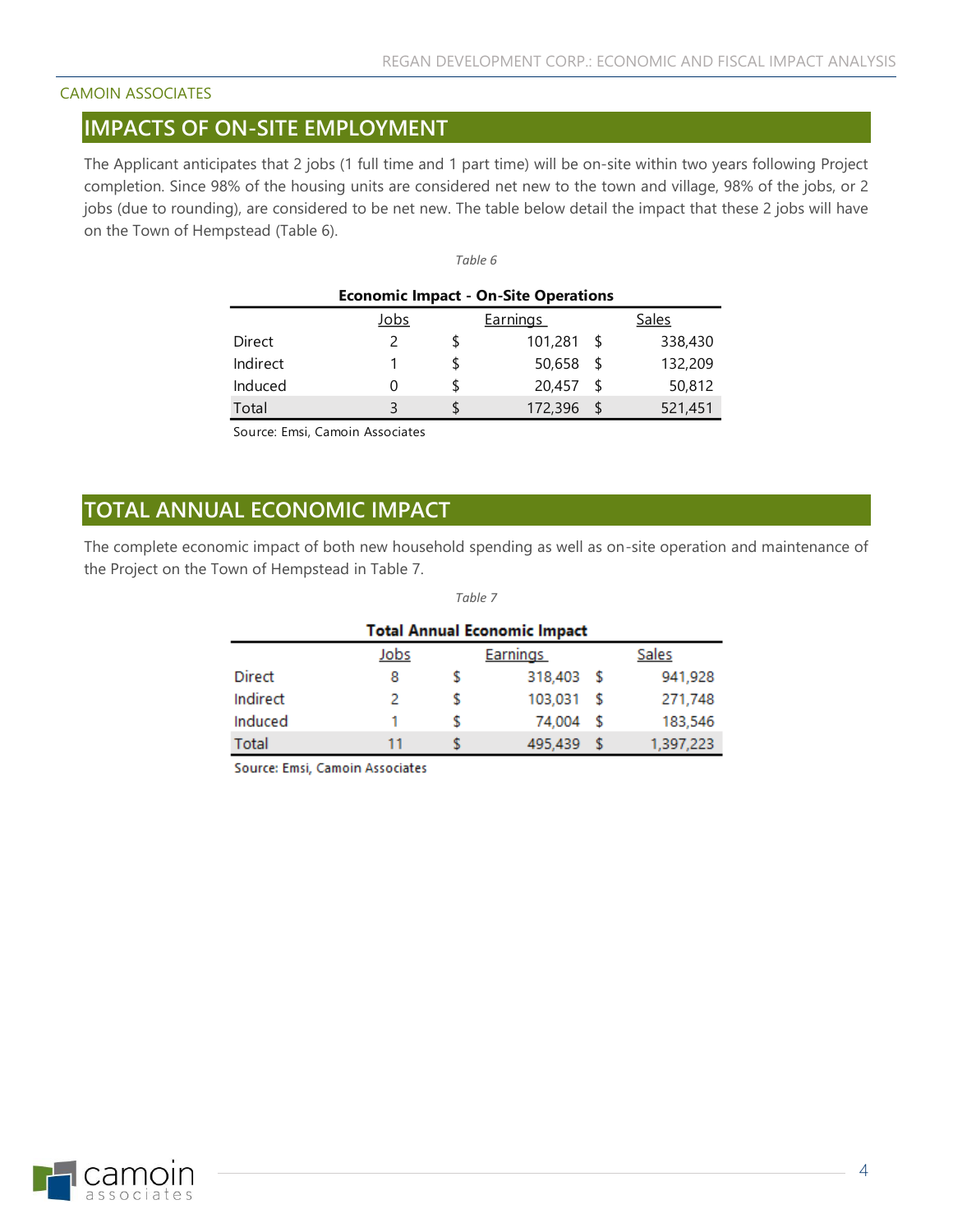## FISCAL IMPACT ANALYSIS

In addition to the economic impact of the Project on the local economies (outlined above), there would also be a fiscal impact in terms of annual property tax and sales tax generation. The following section of the analysis outlines the impact of the completion of the Project on the local taxing jurisdictions in terms of the cost and/or benefit to municipal budgets.

## **PAYMENT IN LIEU OF TAXES (PILOT)**

The Applicant has applied to the Agency for a Payment In Lieu of Taxes (PILOT) agreement. The Applicant has proposed a 30-year PILOT (10 year extension if within compliance at year 20) payment schedule based on the current tax rate, taxable value, and assessed value of the Project. Based on the terms of the PILOT as proposed, Camoin Associates calculated the potential impact on the Town of Hempstead.<sup>5</sup>

|                                | Table 8        |    |                       |    |                 |  |  |  |
|--------------------------------|----------------|----|-----------------------|----|-----------------|--|--|--|
| <b>Tax Payments with PILOT</b> |                |    |                       |    |                 |  |  |  |
|                                |                |    |                       |    | Town Portion of |  |  |  |
|                                | Year           |    | <b>PILOT Payments</b> |    | Payment         |  |  |  |
|                                | 1              | \$ | 37,352                | \$ | 747             |  |  |  |
|                                | $\overline{c}$ |    | 37,352                | \$ | 747             |  |  |  |
|                                | 3              |    | 37,352                | \$ | 747             |  |  |  |
|                                | 4              |    | 45,035                | \$ | 901             |  |  |  |
|                                | 5              |    | 45,916                | \$ | 918             |  |  |  |
|                                | 6              |    | 46,813                | \$ | 936             |  |  |  |
|                                | $\overline{7}$ |    | 47,728                | \$ | 955             |  |  |  |
|                                | 8              |    | 48,661                | \$ | 973             |  |  |  |
|                                | 9              |    | 49,612                | \$ | 992             |  |  |  |
|                                | 10             |    | 50,581                | \$ | 1,012           |  |  |  |
|                                | 11             |    | 51,568                | \$ | 1,031           |  |  |  |
|                                | 12             |    | 52,575                | \$ | 1,052           |  |  |  |
|                                | 13             |    | 53,601                | \$ | 1,072           |  |  |  |
|                                | 14             |    | 54,647                | \$ | 1,093           |  |  |  |
|                                | 15             |    | 55,713                | \$ | 1,114           |  |  |  |
|                                | 16             |    | 56,799                | \$ | 1,136           |  |  |  |
|                                | 17             |    | 57,907                | \$ | 1,158           |  |  |  |
|                                | 18             |    | 59,035                | \$ | 1,181           |  |  |  |
|                                | 19             |    | 60,186                | \$ | 1,204           |  |  |  |
|                                | 20             |    | 61,358                | \$ | 1,227           |  |  |  |
|                                | 21             |    | 62,553                | \$ | 1,251           |  |  |  |
|                                | 22             |    | 63,771                | \$ | 1,275           |  |  |  |
|                                | 23             |    | 65,012                | \$ | 1,300           |  |  |  |
|                                | 24             |    | 66,277                | \$ | 1,326           |  |  |  |
|                                | 25             |    | 67,566                | \$ | 1,351           |  |  |  |
|                                | 26             |    | 68,880                | \$ | 1,378           |  |  |  |
|                                | 27             |    | 70,220                | \$ | 1,404           |  |  |  |
|                                | 28             |    | 71,584                | \$ | 1,432           |  |  |  |
|                                | 29             |    | 72,975                | \$ | 1,460           |  |  |  |
|                                | 30             |    | 74,393                | \$ | 1,488           |  |  |  |
| Total                          |                | \$ | 1,693,022             | \$ | 33,860          |  |  |  |
| Average                        |                | \$ | 56,434                | \$ | 1,129           |  |  |  |

<sup>&</sup>lt;sup>5</sup> Typically, it is assumed that the Town of Hempstead will continue to receive the same portion of the PILOT payments as they do from a property's full tax bill. Since this property is currently tax exempt, we analyzed the tax bills of neighboring parcels (222 Smith St. and 194 Smith St.). On these parcels, the Town currently receives approximately 2% of total taxes (to county, town, and school district). It is assumed that the tax breakdown by jurisdiction would be similar at the Project and that the Town will receive 2% of total PILOT payments.

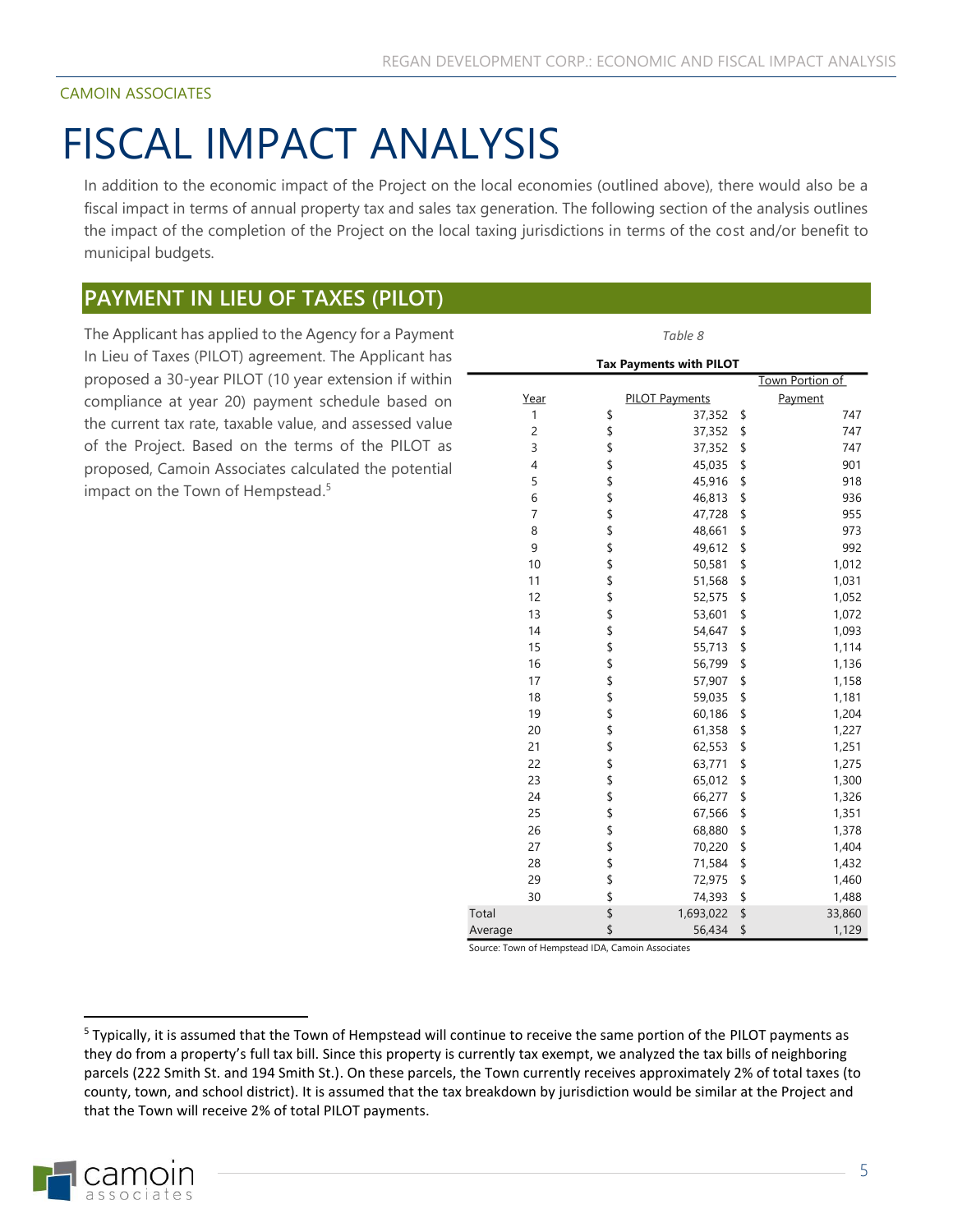## **TAX POLICY COMPARISON**

Without financial assistance from the Agency, Camoin Associates assumes the Applicant would not undertake the Project. Since the Site is currently tax exempt, it is assumed that it would remain tax exempt into the future. As a result, the Town would not receive property tax revenue from the Site without the Project.

#### *Table 9*

| Tax Payments without Project |                |                     |  |                        |  |  |  |  |
|------------------------------|----------------|---------------------|--|------------------------|--|--|--|--|
|                              |                | <b>Property Tax</b> |  | <b>Town Portion of</b> |  |  |  |  |
|                              | Year           | Payment Without     |  | Payment Without        |  |  |  |  |
|                              |                | Project*            |  | Project                |  |  |  |  |
|                              | 1              | \$                  |  | \$                     |  |  |  |  |
|                              | 2              | \$                  |  | \$                     |  |  |  |  |
|                              | 3              | \$                  |  | \$                     |  |  |  |  |
|                              | 4              | \$                  |  | \$                     |  |  |  |  |
|                              | 5              | \$                  |  | \$                     |  |  |  |  |
|                              | 6              | \$                  |  | \$                     |  |  |  |  |
|                              | $\overline{7}$ | \$                  |  | \$                     |  |  |  |  |
|                              | 8              | \$                  |  | \$                     |  |  |  |  |
|                              | 9              | \$                  |  | \$                     |  |  |  |  |
|                              | 10             | \$                  |  | \$                     |  |  |  |  |
|                              | 11             | Ś                   |  | \$                     |  |  |  |  |
|                              | 12             | \$                  |  | \$                     |  |  |  |  |
|                              | 13             | \$                  |  | \$                     |  |  |  |  |
|                              | 14             | \$                  |  | \$                     |  |  |  |  |
|                              | 15             | \$                  |  | \$                     |  |  |  |  |
|                              | 16             | \$                  |  | \$                     |  |  |  |  |
|                              | 17             | \$                  |  | \$                     |  |  |  |  |
|                              | 18             | \$                  |  | \$                     |  |  |  |  |
|                              | 19             | \$                  |  | \$                     |  |  |  |  |
|                              | 20             | \$                  |  | \$                     |  |  |  |  |
|                              | 21             | \$                  |  | \$                     |  |  |  |  |
|                              | 22             | \$                  |  | \$                     |  |  |  |  |
|                              | 23             | \$                  |  | \$                     |  |  |  |  |
|                              | 24             | \$                  |  | \$                     |  |  |  |  |
|                              | 25             | \$                  |  | \$                     |  |  |  |  |
|                              | 26             | \$                  |  | \$                     |  |  |  |  |
|                              | 27             | \$                  |  | \$                     |  |  |  |  |
|                              | 28             | \$                  |  | \$                     |  |  |  |  |
|                              | 29             | \$                  |  | \$                     |  |  |  |  |
|                              | 30             | \$                  |  | \$                     |  |  |  |  |
| <b>Total</b>                 |                | s<br>s              |  | \$                     |  |  |  |  |
| Average                      |                |                     |  | Ś                      |  |  |  |  |

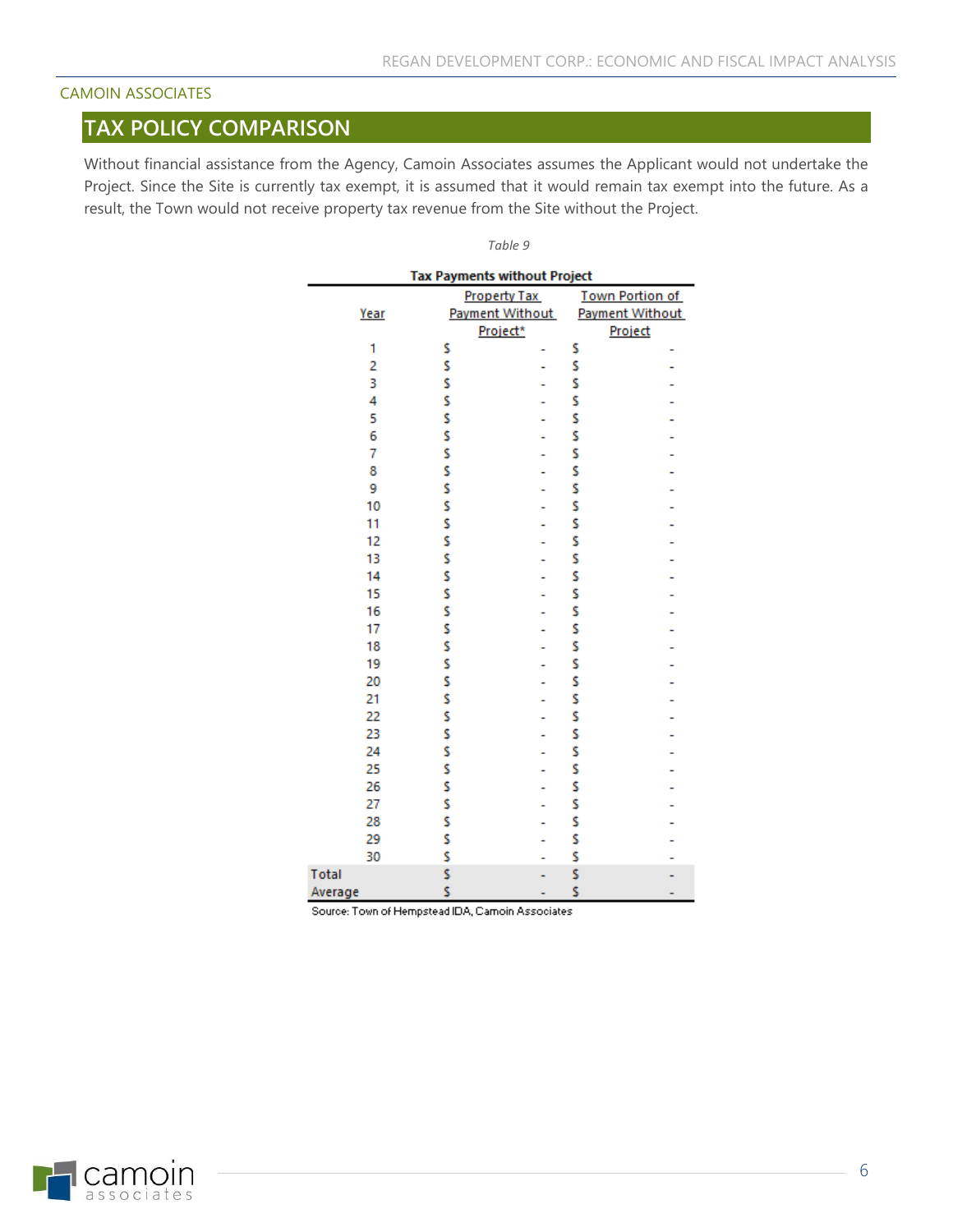<span id="page-11-0"></span>[Table 10](#page-11-0) calculates the benefit (or cost) to the affected taxing jurisdictions as the difference between the PILOT payments associated with the Project and the property tax payments without the Project. Over \$56,000 more in PILOT revenue will be received annually than property taxes that would be received without the Project. The total benefit would be \$1.7 million over the 30-year period.

*Table 10*

| <b>Tax Policy Comparison (All Jurisdictions)</b> |                             |    |                          |    |                   |    |           |  |
|--------------------------------------------------|-----------------------------|----|--------------------------|----|-------------------|----|-----------|--|
|                                                  | <b>Property Tax Payment</b> |    | PILOT Payment            |    | Benefit (Cost) of |    |           |  |
|                                                  | Year                        |    | Without Project          |    |                   |    | Project   |  |
|                                                  | $\mathbf{1}$                | \$ | $\overline{a}$           | \$ | 37,352            | \$ | 37,352    |  |
|                                                  | $\overline{c}$              | \$ | $\overline{a}$           | \$ | 37,352            | \$ | 37,352    |  |
|                                                  | 3                           | \$ |                          | \$ | 37,352            | \$ | 37,352    |  |
|                                                  | 4                           | \$ |                          | \$ | 45,035            | \$ | 45,035    |  |
|                                                  | 5                           | \$ |                          | \$ | 45,916            | \$ | 45,916    |  |
|                                                  | 6                           | \$ |                          | \$ | 46,813            | \$ | 46,813    |  |
|                                                  | $\overline{7}$              | \$ | $\overline{a}$           | \$ | 47,728            | \$ | 47,728    |  |
|                                                  | 8                           | \$ |                          | \$ | 48,661            | \$ | 48,661    |  |
|                                                  | 9                           | \$ |                          | \$ | 49,612            | \$ | 49,612    |  |
|                                                  | 10                          | \$ |                          | \$ | 50,581            | \$ | 50,581    |  |
|                                                  | 11                          | \$ |                          | \$ | 51,568            | \$ | 51,568    |  |
|                                                  | 12                          | \$ |                          | \$ | 52,575            | \$ | 52,575    |  |
|                                                  | 13                          | \$ |                          | \$ | 53,601            | \$ | 53,601    |  |
|                                                  | 14                          | \$ | $\overline{a}$           | \$ | 54,647            | \$ | 54,647    |  |
|                                                  | 15                          | \$ | $\overline{a}$           | \$ | 55,713            | \$ | 55,713    |  |
|                                                  | 16                          | \$ | $\overline{a}$           | \$ | 56,799            | \$ | 56,799    |  |
|                                                  | 17                          | \$ | $\overline{\phantom{0}}$ | \$ | 57,907            | \$ | 57,907    |  |
|                                                  | 18                          | \$ | -                        | \$ | 59,035            | \$ | 59,035    |  |
|                                                  | 19                          | \$ |                          | \$ | 60,186            | \$ | 60,186    |  |
|                                                  | 20                          | \$ |                          | \$ | 61,358            | \$ | 61,358    |  |
|                                                  | 21                          | \$ |                          | \$ | 62,553            | \$ | 62,553    |  |
|                                                  | 22                          | \$ |                          | \$ | 63,771            | \$ | 63,771    |  |
|                                                  | 23                          | \$ |                          | \$ | 65,012            | \$ | 65,012    |  |
|                                                  | 24                          | \$ |                          | \$ | 66,277            | \$ | 66,277    |  |
|                                                  | 25                          | \$ |                          | \$ | 67,566            | \$ | 67,566    |  |
|                                                  | 26                          | \$ |                          | \$ | 68,880            | \$ | 68,880    |  |
|                                                  | 27                          | \$ |                          | \$ | 70,220            | \$ | 70,220    |  |
|                                                  | 28                          | \$ |                          | \$ | 71,584            | \$ | 71,584    |  |
|                                                  | 29                          | \$ |                          | \$ | 72,975            | \$ | 72,975    |  |
|                                                  | 30                          | \$ |                          | \$ | 74,393            | \$ | 74,393    |  |
| Total                                            |                             | \$ |                          | \$ | 1,693,022         | \$ | 1,693,022 |  |
| Average                                          |                             | \$ | $\overline{\phantom{0}}$ | \$ | 56,434            | \$ | 56,434    |  |

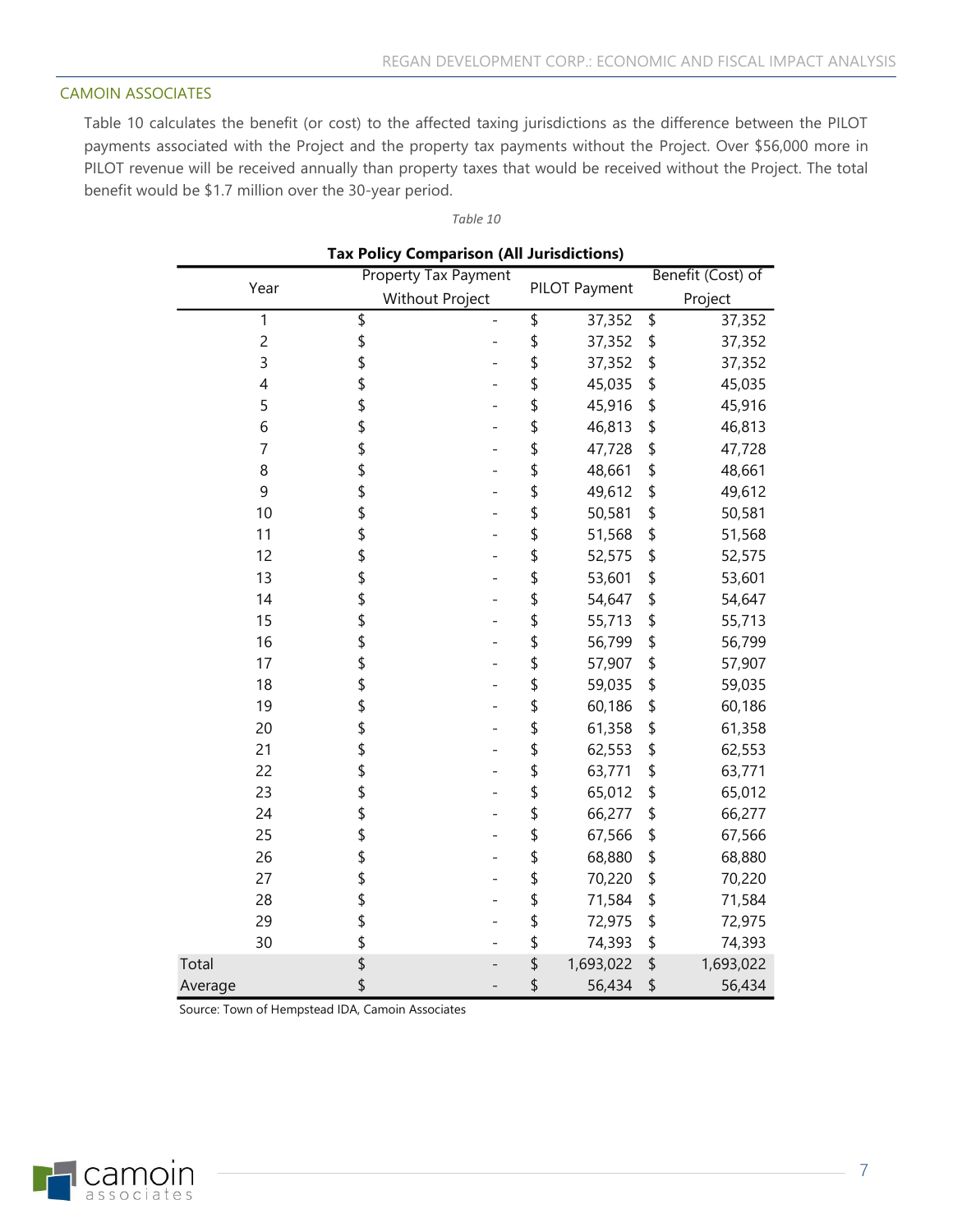<span id="page-12-0"></span>[Table 11](#page-12-0) calculates the benefit to the Town. The Town would receive approximately \$1,000 more in PILOT revenue annually than it would receive in property taxes without the Project. The total benefit to the Town would be nearly \$34,000 over the 30-year period.

| <b>Tax Policy Comparison for Town</b> |                |    |                             |    |               |                   |         |  |  |
|---------------------------------------|----------------|----|-----------------------------|----|---------------|-------------------|---------|--|--|
|                                       |                |    | <b>Property Tax Payment</b> |    |               | Benefit (Cost) of |         |  |  |
|                                       | Year           |    | <b>Without Project</b>      |    | PILOT Payment |                   | Project |  |  |
|                                       | $\mathbf{1}$   | \$ |                             | \$ | 747           | \$                | 747     |  |  |
|                                       | $\overline{c}$ | \$ |                             | \$ | 747           | \$                | 747     |  |  |
|                                       | 3              | \$ |                             | \$ | 747           | \$                | 747     |  |  |
|                                       | 4              | \$ |                             | \$ | 901           | \$                | 901     |  |  |
|                                       | 5              | \$ | $\overline{a}$              | \$ | 918           | \$                | 918     |  |  |
|                                       | 6              | \$ | $\overline{a}$              | \$ | 936           | \$                | 936     |  |  |
|                                       | $\overline{7}$ | \$ |                             | \$ | 955           | \$                | 955     |  |  |
|                                       | 8              | \$ | $\overline{\phantom{0}}$    | \$ | 973           | \$                | 973     |  |  |
|                                       | 9              | \$ |                             | \$ | 992           | \$                | 992     |  |  |
|                                       | 10             | \$ |                             | \$ | 1,012         | \$                | 1,012   |  |  |
|                                       | 11             | \$ |                             | \$ | 1,031         | \$                | 1,031   |  |  |
|                                       | 12             | \$ |                             | \$ | 1,052         | \$                | 1,052   |  |  |
|                                       | 13             | \$ |                             | \$ | 1,072         | \$                | 1,072   |  |  |
|                                       | 14             | \$ |                             | \$ | 1,093         | \$                | 1,093   |  |  |
|                                       | 15             | \$ |                             | \$ | 1,114         | \$                | 1,114   |  |  |
|                                       | 16             | \$ |                             | \$ | 1,136         | \$                | 1,136   |  |  |
|                                       | 17             | \$ |                             | \$ | 1,158         | \$                | 1,158   |  |  |
|                                       | 18             | \$ | $\overline{a}$              | \$ | 1,181         | \$                | 1,181   |  |  |
|                                       | 19             | \$ | $\overline{\phantom{0}}$    | \$ | 1,204         | \$                | 1,204   |  |  |
|                                       | 20             | \$ | $\overline{a}$              | \$ | 1,227         | \$                | 1,227   |  |  |
|                                       | 21             | \$ | $\overline{a}$              | \$ | 1,251         | \$                | 1,251   |  |  |
|                                       | 22             | \$ |                             | \$ | 1,275         | \$                | 1,275   |  |  |
|                                       | 23             | \$ |                             | \$ | 1,300         | \$                | 1,300   |  |  |
|                                       | 24             | \$ |                             | \$ | 1,326         | \$                | 1,326   |  |  |
|                                       | 25             | \$ |                             | \$ | 1,351         | \$                | 1,351   |  |  |
|                                       | 26             | \$ |                             | \$ | 1,378         | \$                | 1,378   |  |  |
|                                       | 27             | \$ |                             | \$ | 1,404         | \$                | 1,404   |  |  |
|                                       | 28             | \$ |                             | \$ | 1,432         | \$                | 1,432   |  |  |
|                                       | 29             | \$ |                             | \$ | 1,460         | \$                | 1,460   |  |  |
|                                       | 30             | \$ | $\overline{\phantom{0}}$    | \$ | 1,488         | \$                | 1,488   |  |  |
| Total                                 |                | \$ |                             | \$ | 33,860        | \$                | 33,860  |  |  |
| Average                               |                | \$ |                             | \$ | 1,129         | \$                | 1,129   |  |  |

*Table 11*

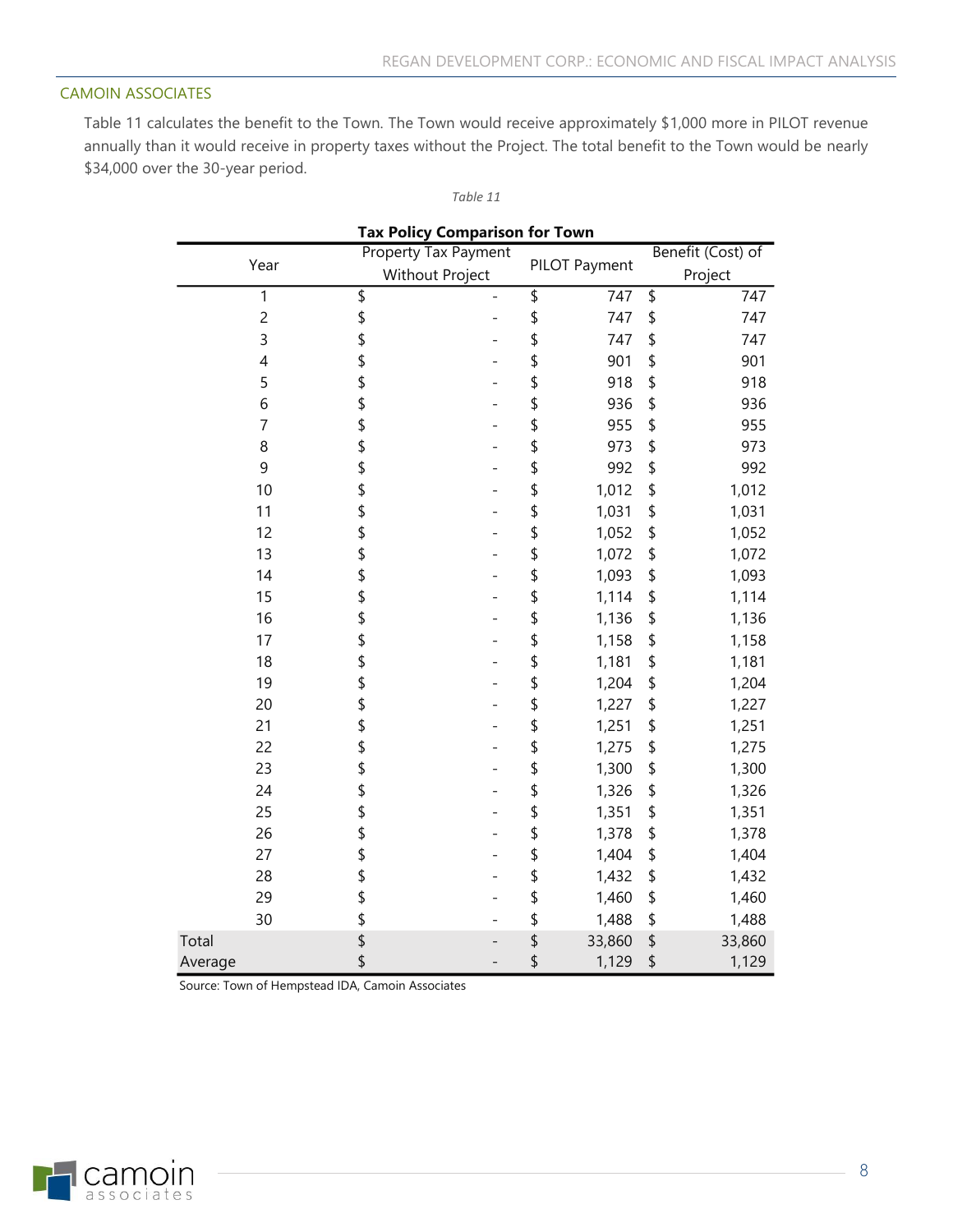## **OTHER EXEMPTIONS**

There are additional benefits to working with the Agency including a one-time sales tax exemption on renovation materials and furniture, fixtures, and equipment as well as a mortgage recording tax exemption. Tax exemptions are for the state and county taxes and are not applicable to the town.

#### *Table 12*

| <b>Summary of Costs to Affected Jurisdictions</b> |                         |         |  |  |
|---------------------------------------------------|-------------------------|---------|--|--|
|                                                   | <b>State and County</b> |         |  |  |
| Sales Tax Exemption                               | SЬ.                     | 394,594 |  |  |
| Mortgage Tax Exemption                            | ፍ                       | 87,863  |  |  |
|                                                   |                         |         |  |  |

Source: Applicant, Camoin Associates

The additional incentives offered by the Agency will benefit the Applicant but will not negatively affect the taxing jurisdictions because, without the Project, the Town by definition would not be receiving any associated sales tax or mortgage tax revenue.

## **SALES TAX REVENUE**

### **SALES TAX REVENUE – NEW HOUSEHOLD SPENDING**

<span id="page-13-0"></span>As a result of the Project, the Town would receive sales tax revenue from the purchases made by the households. [Table 13](#page-13-0) displays the new sales tax revenue that the Town of Hempstead would receive annually based on in-town spending by new households.

| <br>×<br>ı<br>×<br>×<br>٠ |
|---------------------------|
|---------------------------|

#### **Annual Sales Tax Revenue Household Spending**

| <b>Total New Spending</b>                                                                                                               |   | 875,771 |  |  |
|-----------------------------------------------------------------------------------------------------------------------------------------|---|---------|--|--|
| Amount Taxable (30%)                                                                                                                    | S | 262.731 |  |  |
| New Town Sales Tax Revenue Portion*                                                                                                     |   | 0.375%  |  |  |
| New Town Tax Revenue                                                                                                                    | S | 985     |  |  |
| *Nassau County's sales tax rate is 4.25%, of which 0.75% is<br>alla ankani ka kisa karrupa ang kiking rrikisin kisa parrupa.  Dan kisip |   |         |  |  |

allocated to the towns and cities within the county. For this analysis we assume half of the 0.75% is allocated to the Town of Hempstead.

Source: Town of Hempstead IDA, Camoin Associates

Note that the household spending figure has already been adjusted to account for 70% of total spending occurring within the town (see table entitled "Tenant Spending Baskets"). It is assumed that 30% of purchases will be taxable, based on the spending baskets of tenants and the understanding that certain non-taxable items (related to housing expenses) have been removed from the total spending line, this increasing the remaining portion taxable.

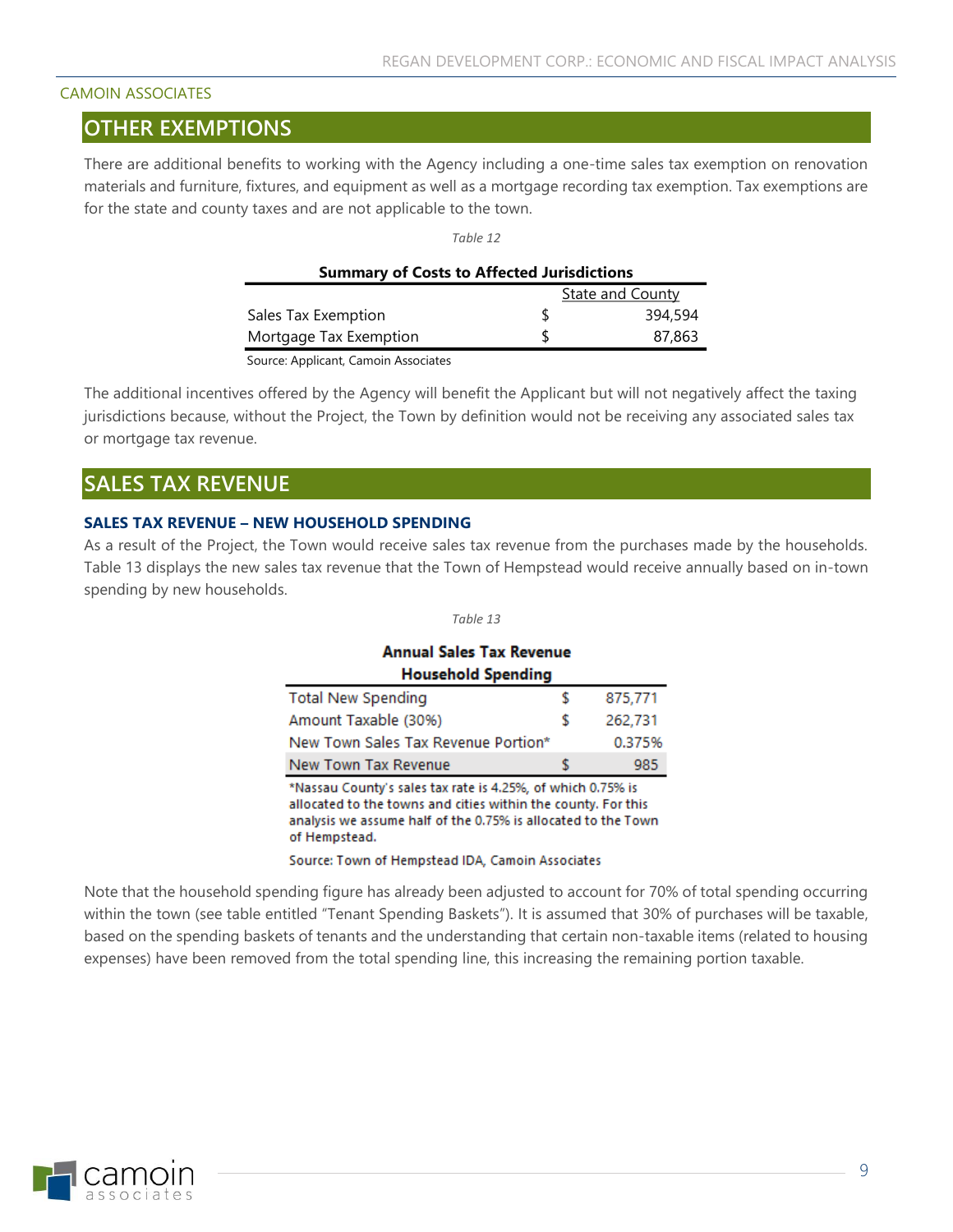#### **SALES TAX REVENUE – EMPLOYEE EARNINGS**

<span id="page-14-0"></span>The earnings generated by on-site jobs that will occur as a result of building operation at the Project (described under Impacts of On-Site Employment) would lead to additional annual sales tax revenue for the town. It is assumed that 70% of the earnings would be spent within the Town of Hempstead and that 25% of those purchases will be taxable. [Table 14](#page-14-0) displays the annual tax revenue that the Town will receive.

*Table 14*

## **Annual Sales Tax Revenue On-Site Operations**

| <b>Total New Earnings</b>           |   | 172,396 |
|-------------------------------------|---|---------|
| Amount Spent in County (70%)        | ж | 120,677 |
| Amount Taxable (25%)                |   | 30,169  |
| New Town Sales Tax Revenue Portion* |   | 0.375%  |
| New Town Tax Revenue                |   | 113     |

\*Nassau County's sales tax rate is 4.25%, of which 0.75% is allocated to the towns and cities within the county. For this analysis we assume half of the 0.75% is allocated to the Town of Hempstead.

Source: Town of Hempstead IDA, Camoin Associates

#### **TOTAL ANNUAL SALES TAX REVENUE**

<span id="page-14-1"></span>The total annual sales tax revenue that the Town will receive is summarized in [Table 15.](#page-14-1)

*Table 15*

| <b>Total Annual Sales Tax Revenue</b> |   |       |  |  |
|---------------------------------------|---|-------|--|--|
| Household Spending                    | S | 985   |  |  |
| <b>On-Site Operations</b>             | S | 113   |  |  |
| New Town Tax Revenue                  | S | 1.098 |  |  |

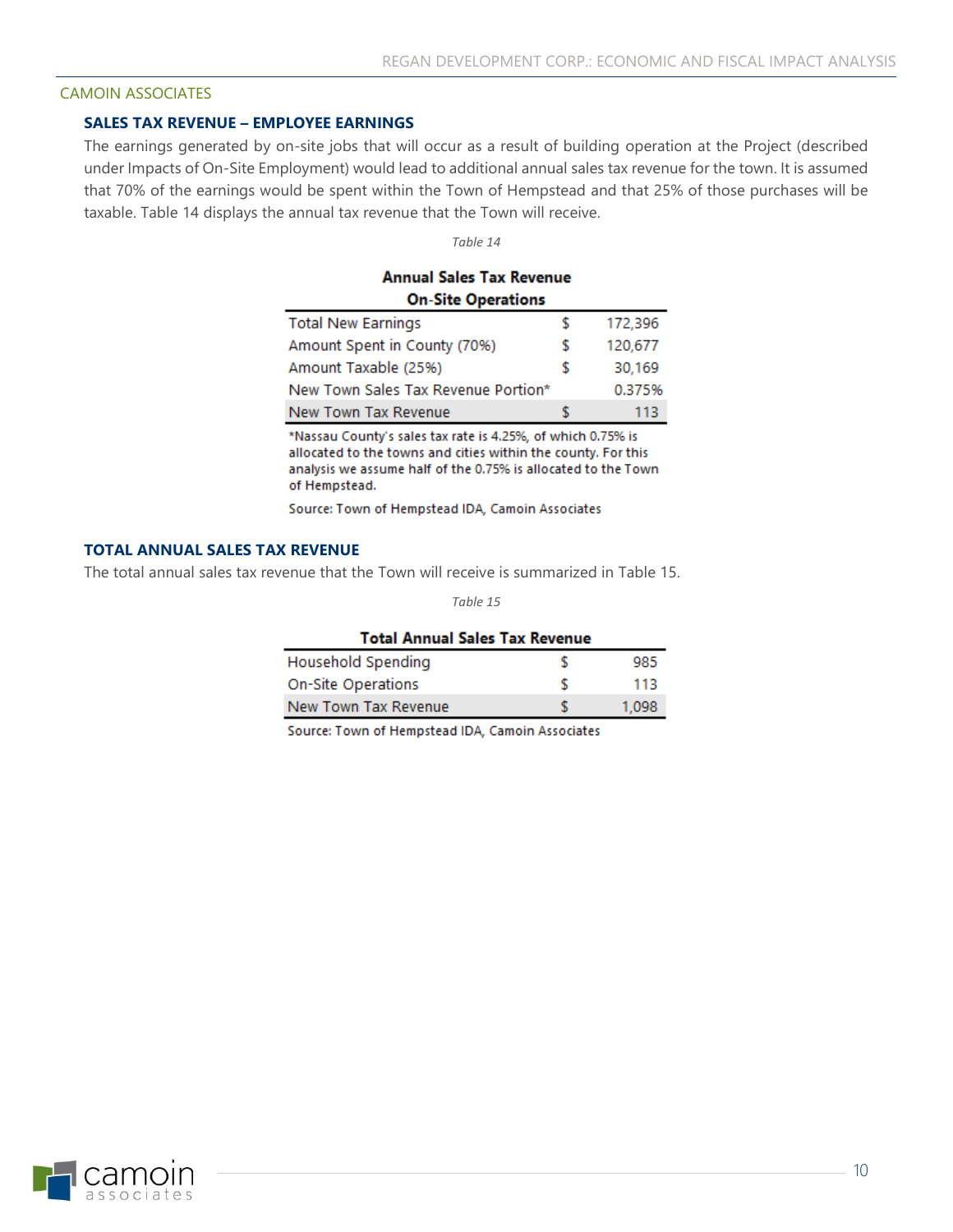## ATTACHMENT A: WHAT IS ECONOMIC IMPACT ANALYSIS?

The purpose of conducting an economic impact study is to ascertain the total cumulative changes in employment, earnings and output in a given economy due to some initial "change in final demand". To understand the meaning of "change in final demand", consider the installation of a new widget manufacturer in Anytown, USA. The widget manufacturer sells \$1 million worth of its widgets per year exclusively to consumers in Canada. Therefore, the annual change in final demand in the United States is \$1 million because dollars are flowing in from outside the United States and are therefore "new" dollars in the economy.

This change in final demand translates into the first round of buying and selling that occurs in an economy. For example, the widget manufacturer must buy its inputs of production (electricity, steel, etc.), must lease or purchase property and pay its workers. This first round is commonly referred to as the "Direct Effects" of the change in final demand and is the basis of additional rounds of buying and selling described below.

To continue this example, the widget manufacturer's vendors (the supplier of electricity and the supplier of steel) will enjoy additional output (i.e. sales) that will sustain their businesses and cause them to make additional purchases in the economy. The steel producer will need more pig iron and the electric company will purchase additional power from generation entities. In this second round, some of those additional purchases will be made in the US economy and some will "leak out". What remains will cause a third round (with leakage) and a fourth (and so on) in everdiminishing rounds of industry-to-industry purchases. Finally, the widget manufacturer has employees who will naturally spend their wages. Again, those wages spent will either be for local goods and services or will "leak" out of the economy. The purchases of local goods and services will then stimulate other local economic activity. Together, these effects are referred to as the "Indirect Effects" of the change in final demand.

Therefore, the total economic impact resulting from the new widget manufacturer is the initial \$1 million of new money (i.e. Direct Effects) flowing in the US economy, plus the Indirect Effects. The ratio of Total Effects to Direct Effects is called the "multiplier effect" and is often reported as a dollar-of-impact per dollar-of-change. Therefore, a multiplier of 2.4 means that for every dollar (\$1) of change in final demand, an additional \$1.40 of indirect economic activity occurs for a total of \$2.40.

Key information for the reader to retain is that this type of analysis requires rigorous and careful consideration of the geography selected (i.e. how the "local economy" is defined) and the implications of the geography on the computation of the change in final demand. If this analysis wanted to consider the impact of the widget manufacturer on the entire North American continent, it would have to conclude that the change in final demand is zero and therefore the economic impact is zero. This is because the \$1 million of widgets being purchased by Canadians is not causing total North American demand to increase by \$1 million. Presumably, those Canadian purchasers will have \$1 million less to spend on other items and the effects of additional widget production will be cancelled out by a commensurate reduction in the purchases of other goods and services.

Changes in final demand, and therefore Direct Effects, can occur in a number of circumstances. The above example is easiest to understand: the effect of a manufacturer producing locally but selling globally. If, however, 100% of domestic demand for a good is being met by foreign suppliers (say, DVD players being imported into the US from Korea and Japan), locating a manufacturer of DVD players in the US will cause a change in final demand because all of those dollars currently leaving the US economy will instead remain. A situation can be envisioned whereby a producer is serving both local and foreign demand, and an impact analysis would have to be careful in calculating how many "new" dollars the producer would be causing to occur domestically.

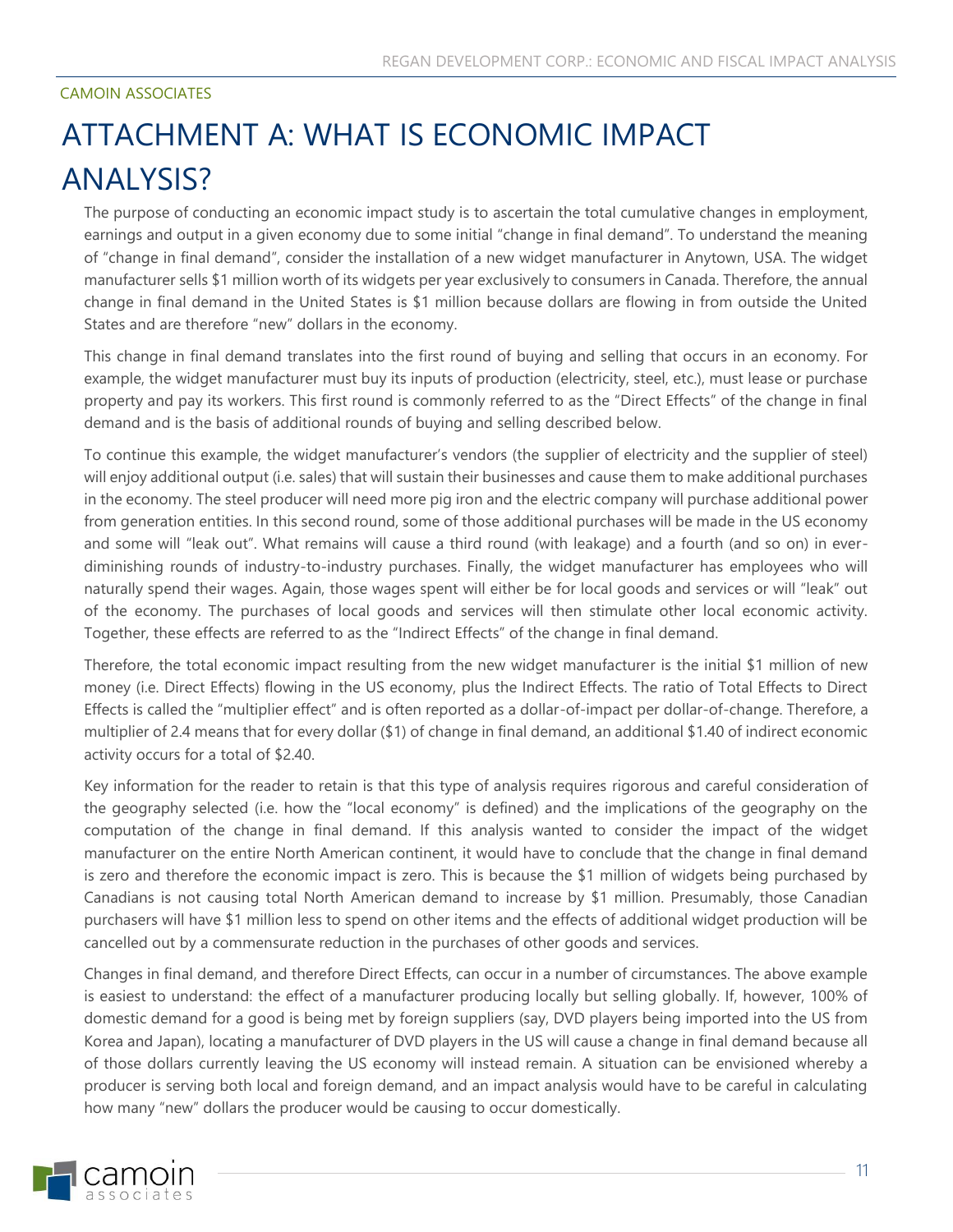## ATTACHMENT B: CALCULATING NET NEW HOUSEHOLDS

"Net new" households that move into a geography because of the availability of desired housing contribute to that geography's economy in measurable ways. Estimating the number of net new households, the households that would not otherwise live in the geography, is therefore a critical task for an economic and fiscal impact analysis for a project that includes housing.

Our housing market research indicates that housing is heavily affected by demand, with households in different demographic groups seeking diverse housing price points and amenities. Our estimates of net new households take into consideration demographic and economic differences among renters, and price points among units offered, identifying the existence and size of a housing gap (where more units are demanded than are available) or surplus (where there is oversupply) in the market segment to be served by the proposed project. Generally, where there is a significant housing gap outside the geography but within a reasonable distance for relocation, a project will draw a larger proportion of net new households into that geography. Each project may therefore have a different expectation for net new households, depending on price point, age restriction if any, and location.

The following steps outline our process for calculating net new households. All data is drawn from Esri Business Analyst.

- 1. Identify *where* households are likely to come from. We expect that renters for a new project would consider housing within a reasonable driving time from their current location, creating a "renter-shed" for a new project. Households that are within the drive time but outside of the study area are net new.
- 2. Identify the existing rental housing supply at different price points. Using data from Esri, we identify rental housing units in the study area by price point and calculate the minimum household income expected to be necessary to afford rent by price range.
- 3. Identify the number of households at different income levels. We analyze households by income group and rental behavior to estimate an "implied number renting" for different income groups.
- 4. Calculate net housing surplus or gap by price point. Rental housing supply and rental housing demand is compared to calculate a "net gap," indicating excess demand for the project, or a "net surplus." To estimate net new households for a project, the net gap in the study area is compared to the net gap in the drive time.

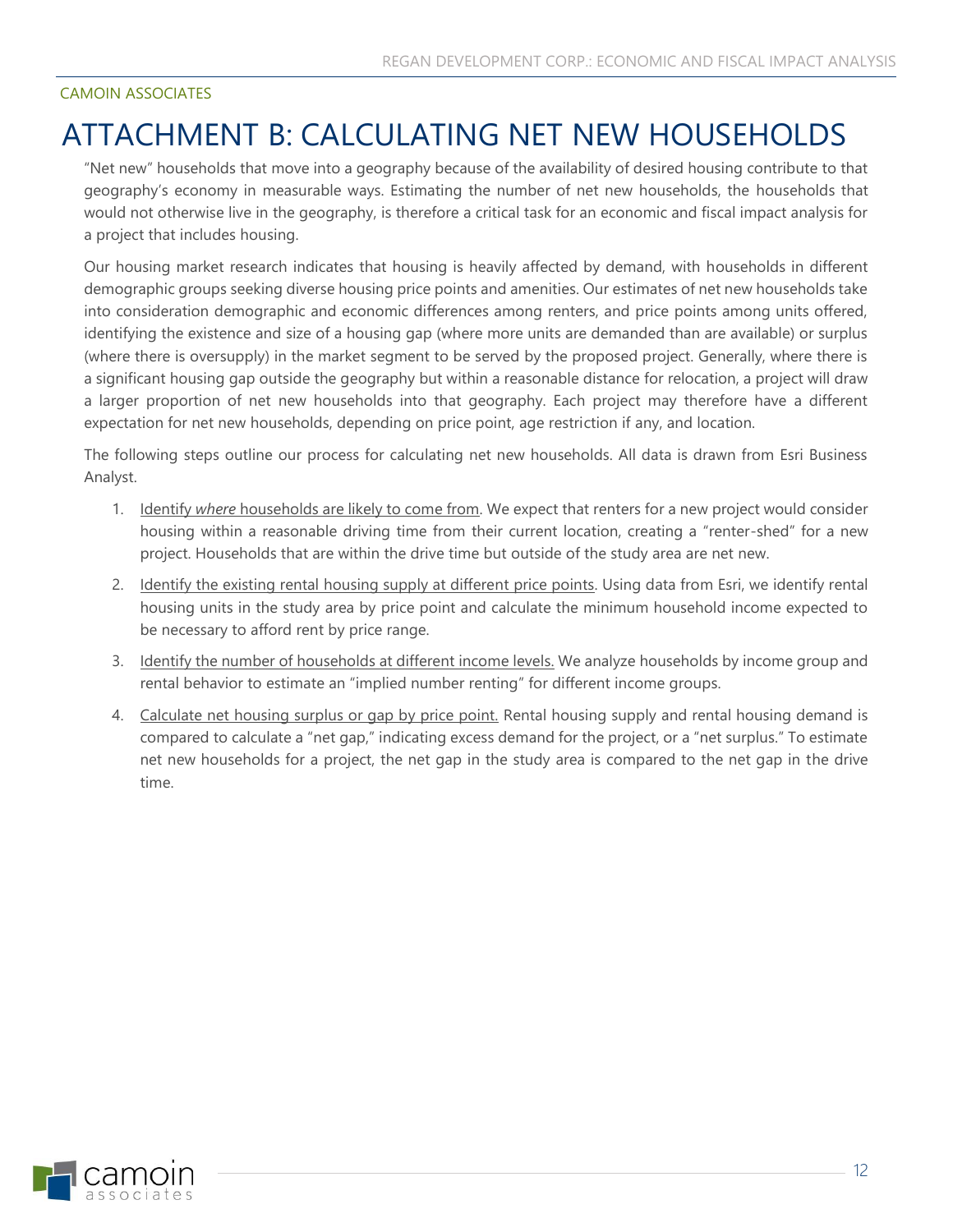## ATTACHMENT C: STUDY AREAS

Town of Hempstead (Green) and Zip Code Region (Red outline with dashes)